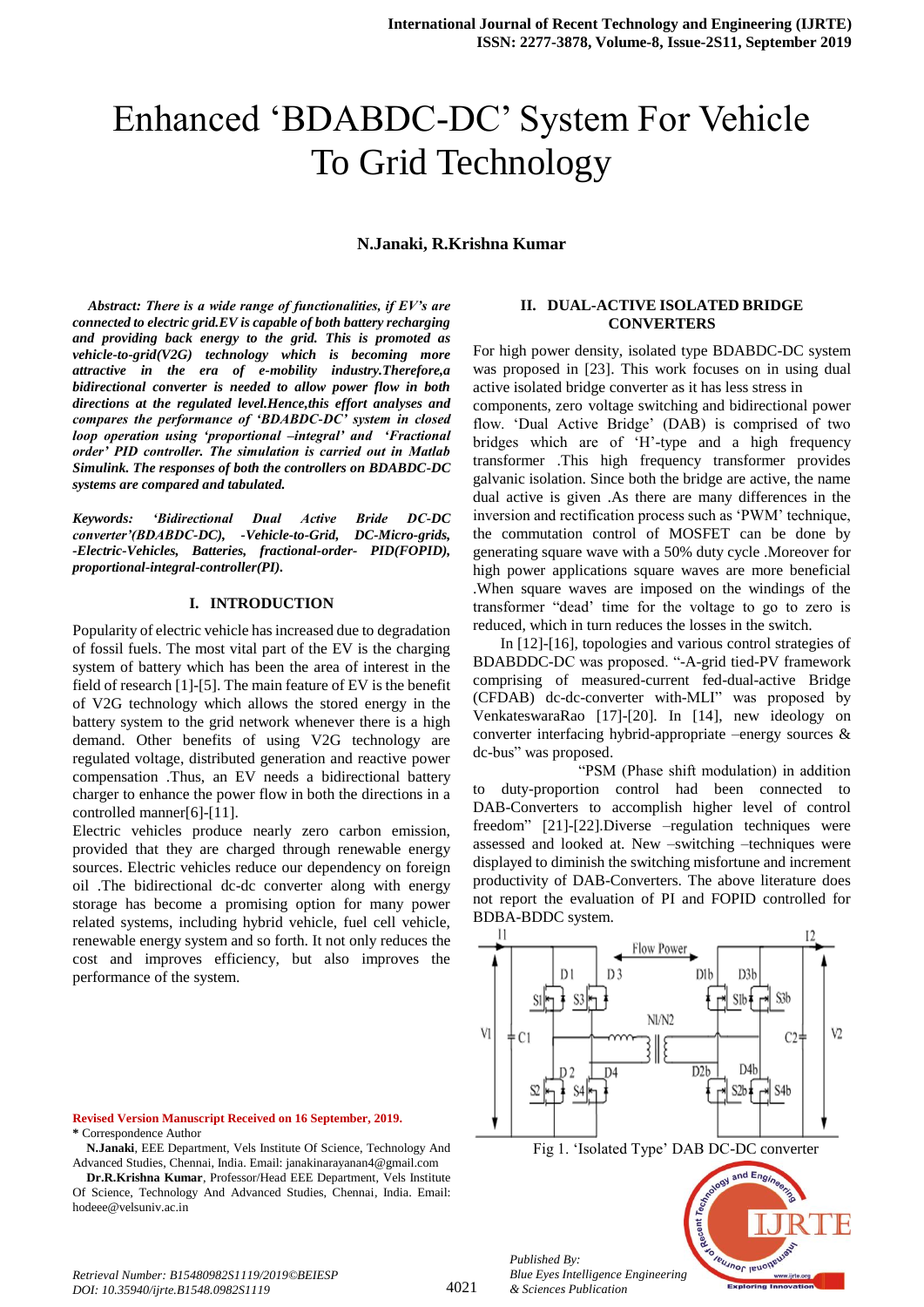# **III. SYSTEM-DESCRIPTION**

"-Block-diagram of BDABDC-DC" is appeared in Fig-2.Converter-1 acts as inverter in forward-mode of BDABDC-DC-system. 18 V is stepped up to 40 V using HF--Transformer. The "yield of HFT is converted to DC-using converter-2".



Fig-2. "-Block-diagram of BDABDC-DC System

## **IV FOPID-CONTROLLER**

For the proposed system in the above block diagram, performance analysis is done for the BDABDC-DC converter by using 'PI' & 'FOPID' controller. 'Fractional order Control, is a method that uses 'Fractional –order Integrator' which serves as a portion of 'control system design'. By adopting 'fractional calculus', we can improvise the method of strategy and control. This control serves better for the difficulties that occur due to the 'overshoot and resonance' condition. .By implementing 'fractional order control', we can attain a efficient response for the proposed system with improved dynamic response

# **V SIMULATION**

A "-Open-loop-BDABDC-DC with-Disturbance" ―-Circuit-diagram of the Open-loop-BDABDC-DC with-disturbance" is appeared in Fig-3.



Figu-3. "-Circuit-diagram of Open-loop-BDABDC-DC converter with-Disturbance"

BDABDC-DC's Input side Voltage is appeared in Fig-4&its- value is 18V.



‗Output-voltage-across –RLoad of BDABDC-DC' is shown in Figu.5& 40V is its value.



―-Output-current through load of BDABDC-DC is appeared in Figu -6& 0.065 A is its value.



"-Output-power of BDABDC-DC is appeared in Figu-7&2.7 Watts is the attained value.



B Closed-loop-BDDABDDC with-PI-controller

Fig 8 shows the "-Closed-loop- BDABDC-DC with PI-controller". The value of voltage across the load is measured and evaluated with VRef. Comparison of these two parameters is the error which is fed to PI Controller. Response of PI is used to update the pulse-width of lower-MOSFETs.





*Retrieval Number: B15480982S1119/2019©BEIESP DOI: 10.35940/ijrte.B1548.0982S1119*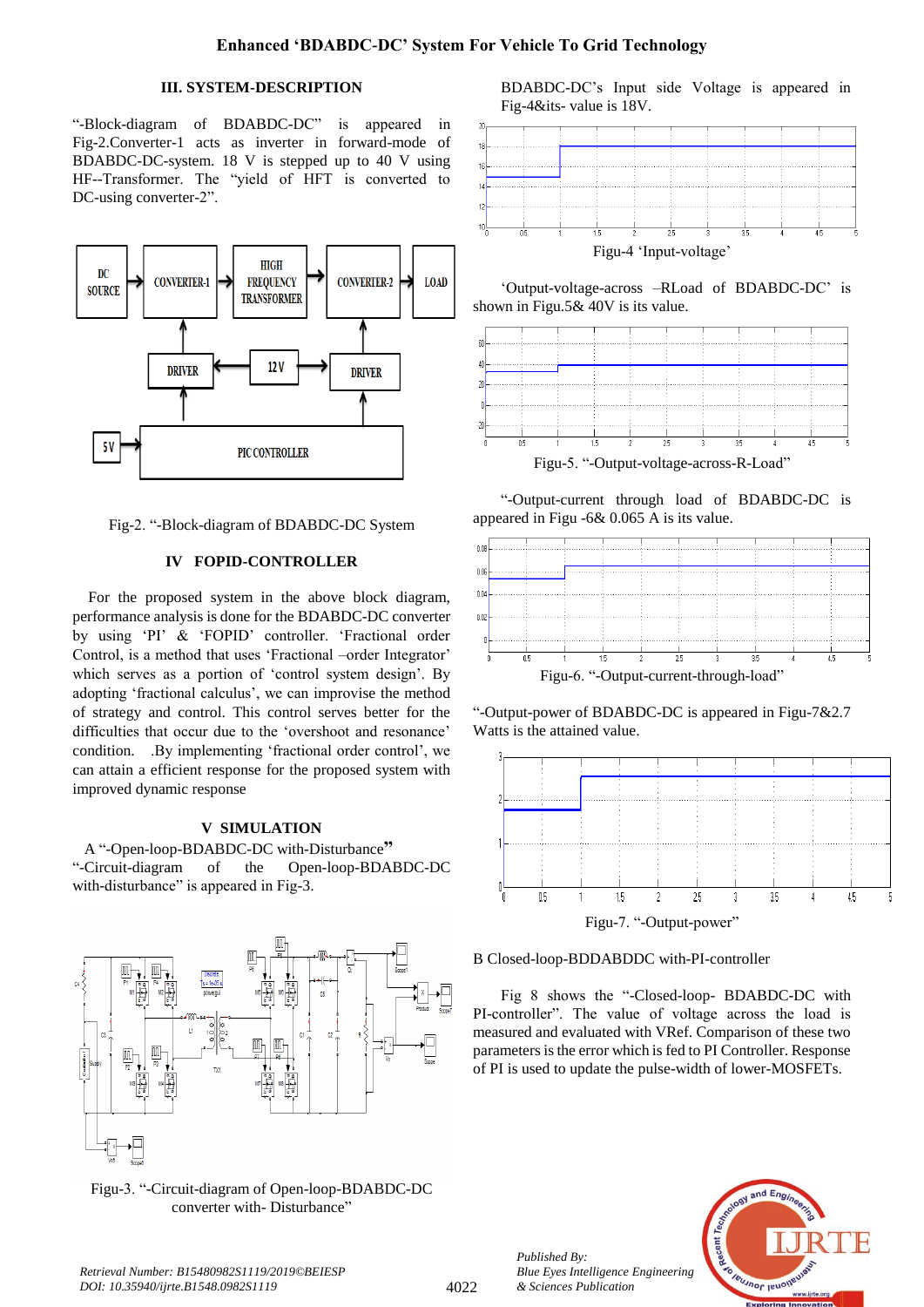# **International Journal of Recent Technology and Engineering (IJRTE) ISSN: 2277-3878, Volume-8, Issue-2S11, September 2019**



Figu-8. ‗-Closed-loop-BDDABDDC-with PI-controller'

The '-input-voltage of BDABDC-DC converter with PI-controller' is appeared in Fig 9 &its value is 18V.



Figu-9. ‗-Input-voltage'

―-Output-voltage across-R-Load of BDABDC-DC-converter with PI-controller" is appeared in Fig-10&its-value is 34 V.



 Figu-10 ‗-Output-voltage-across-R-Load of-BDABDC-DC'

‗-Output-current-through-load' is delineated in Fig-11& its-value is 0.056 A.



‗-Output-power' is delineated in Fig-12&its value is 1.9W.

C–Closed-loop-BDDABDDC-with-FOPID-controller

Figu 13 shows the "-Closed-loop- BDABDC-DC with FOPID-controller". The value of voltage across the load is measured and evaluated with VRef. Comparison of these two parameters is the error which is fed to FOPID Controller. Response of FOPID is used to update the pulse-width of lower-MOSFETs



Figu-13.BDABDC-DC's closed loop with FOPID-controller'

Fig 14 shows the Voltage value at the input side which is 18 V.



‗-Output-voltage-across-R-Load' is delineated in Fig-15&its-value is 34V.



*Published By:*

*& Sciences Publication*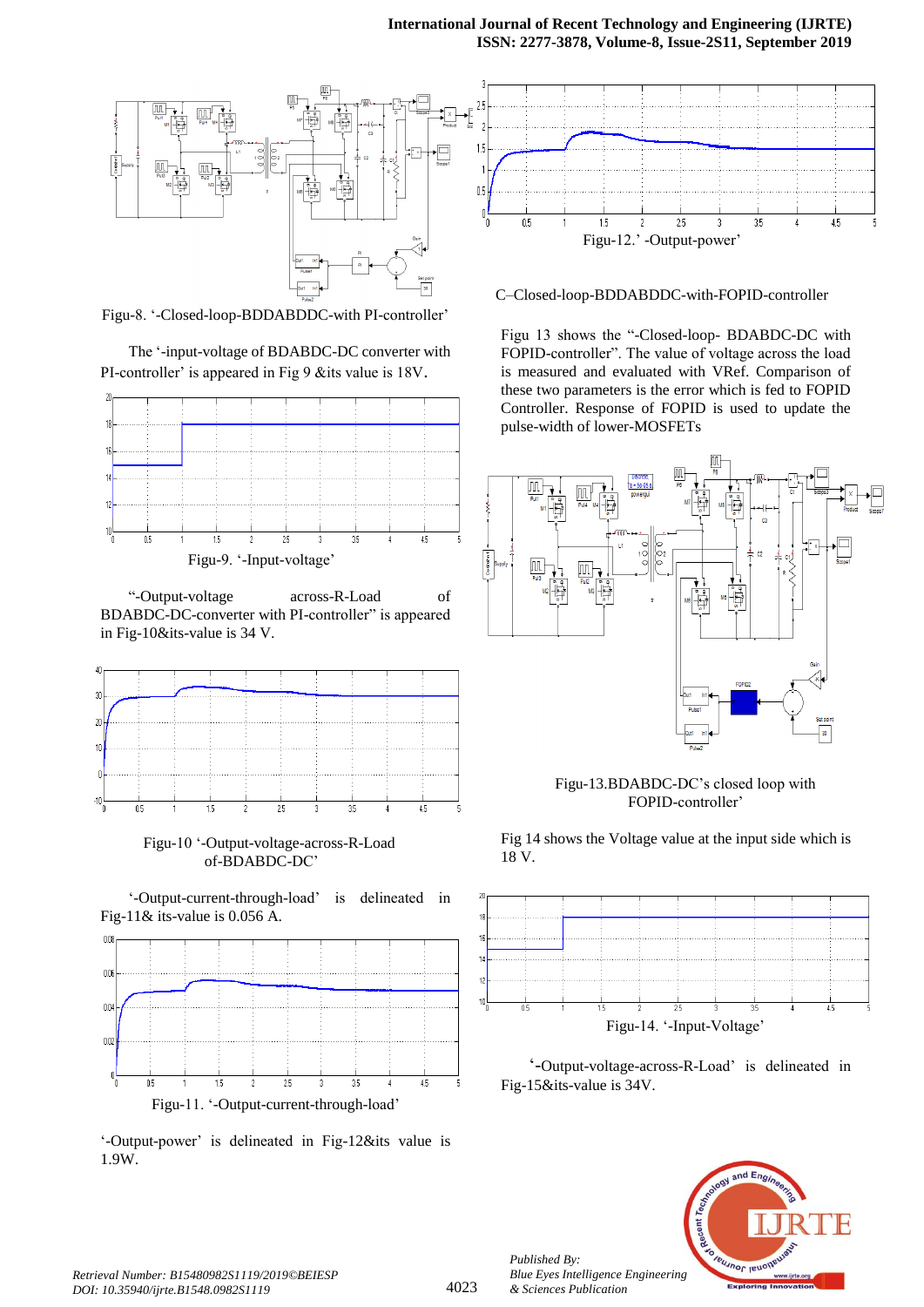

Figu-15. ‗-Output-voltage-across-R-Load'

‗-Output-current-through-load' is delineated in Fig-16&its-value is 0.056A.



Figu-16. ‗-Output-current-through-load'

‗-Output-power ‗is delineated in Fig-17&its-value is 1.8 W.





Table 1 clearly indicates the analyzed responses of both PI & FOPID Controllers in BDABDC-DC system. It is seen, By using FOPID-controller, Tr1(s) (Rise time) gets decreased from 1.3sec to 1.2sec;Tp1(s)(peak-time)decreases from 1.6sec to 1.4sec; Ts1(s) (settling-time)decreases from 3.0 sec to 2.2 sec ;Ess1(‗steady-state-error') decreases from 0.70 V to 0.32 V.

Table -1 Analysis of the responses Using PI & FOPID **Controllers** 

| <b>COMMOND</b> |        |        |        |      |
|----------------|--------|--------|--------|------|
| Types of       | Tr1(s) | Tp1(s) | Ts1(s) | Ess1 |
| controller     |        |        |        |      |
| PIcontroller   | 1.3    | $.6\,$ |        | 0.7  |
| <b>FOPID</b>   |        |        |        |      |

### **VI CONCLUSION**

In this work, simulation of closed loop –BDDABDC-DC with' PI and FOPID controller' is done and the outcomes are evaluated .It is analyzed when FOPID controller is used,Ts,Tr,Tp & Ess are getting decreased which can observed from the above Table-1.The evaluation implies that for the proposed converter the 'dynamic response's improved using ‗FOPID Controller'. The present work deals with only comparison of closed loop-BDDABDC-DC with 'PI' and

‗FOPID' controller. ‗Proportional Resonant controlled converter 'can be implemented in the next stage of the work.

# **REFERENCES**

- 1. Zhang,-Zhe; -Tomas-Manez,-Kevin; -Xiao,-Yudi; -Andersen, -MichaelA.E. "-High-voltage –gain-dual-active-bridge-converter-with an-extended-operation-range-for-renewable-energy-systems"an-extended-operation-range-for-renewable-energyin-proc..,-of-2018-IEEE-Applied-P.E.-Conf..,&-Exposition-IEEE.-DOI : 10.1109/-APEC.2018.8341271.
- 2. BiaoZhao,-QingguangYu&-WeixinSun,"-Extended-phase-shift-control -of-isolated-bidirectional-DC–DC-converter-for-power-distribution-inmicro-grid‖,-IEEE-Trans.., -on-PE, -Vol- 27, -NO-1-Nov-2012
- 3. YuxiangShi,-RuiLi,-YaosuoXue,&HuiLi,"-Optimized-operation-of-cur rent-fed-dual-active-bridge-DC–DC-converter-for-PV-applications",-I EEE-trans..,--on-I.E, -vol-62, -no-11, -nov-2015
- 4. Tibola, G.;-Duarte, J.L. "-Dual-two-stage-isolated-bidirectional-DC-DCconverter-for-DC- grid-storage",-in-IEEE E-CCE -Asia -the-International-P.E-Conf..,-Niigata(JPN),-20-24-May-2018 (-pp-1447- 1454)
- 5. J.Riedel,"-On-frequency-domain-analysis-of-dual-active-bridge-dc-dcconverters‖.-Ph.D.thesis, RMIT-Melbourne, -Dissertation,-Mar-2017.
- 6. [BiaoZhao](https://ieeexplore.ieee.org/search/searchresult.jsp?searchWithin=%22First%20Name%22:%22Biao%22&searchWithin=%22Last%20Name%22:%22Zhao%22&newsearch=true&sortType=newest) ;[-QiangSong](https://ieeexplore.ieee.org/search/searchresult.jsp?searchWithin=%22First%20Name%22:%22Qiang%22&searchWithin=%22Last%20Name%22:%22Song%22&newsearch=true&sortType=newest) ;[-WenhuaLiu](https://ieeexplore.ieee.org/search/searchresult.jsp?searchWithin=%22First%20Name%22:%22Wenhua%22&searchWithin=%22Last%20Name%22:%22Liu%22&newsearch=true&sortType=newest) ; [-YandongSun,](https://ieeexplore.ieee.org/search/searchresult.jsp?searchWithin=%22First%20Name%22:%22Yandong%22&searchWithin=%22Last%20Name%22:%22Sun%22&newsearch=true&sortType=newest) "-Overview-of-du al-active-bridge-isolated-bidirectional-DC–DC-converter-for-high-freq uency-linkpower-conversion-system"[-IEEE-Trans..,-on-P.E\(](https://ieeexplore.ieee.org/xpl/RecentIssue.jsp?punumber=63)-Volu--29 ,[-Issu-](https://ieeexplore.ieee.org/xpl/tocresult.jsp?isnumber=6778795) 8 , -Aug- 2014 )
- 7. C.T.Ma,―-Design&-implementation-of-a-bidirectional-DC/DC-convert er-for-BESS-operations", -proce..,-of-the- inter..,- multi-conf..,of-engineers &-computer-scientists-2017-vol-II, -IMECS-2017, -Mar-15 - 17, 2017, -Hong-Kong
- WeldayGebremedihnGerekial,"-Bi-directional-power-converters-for-s mart-grids‖,-Masterof-science-in-electric-power-engineering, -jun-2014.
- 9. -K.sowmya,-K.S.Ravikumar, "-A—review-on-bidirectional-isolated-dc-DC-converter-in- electric-vehicle", -inter..,- jour..,-of -engi..,-tech, -management &-applied-sciences-jun-2017, -volu-5,- issu-6, ISSN-2349-4476
- 10. [HaihuaZhou,](https://www.researchgate.net/scientific-contributions/29918045_Haihua_Zhou)[-SiewTuckSing,](https://www.researchgate.net/scientific-contributions/75085400_Siew_Tuck_Sing)[-TranDuong,](https://www.researchgate.net/scientific-contributions/74490684_Tran_Duong)-A.M.Khambadkone,"-Interl eaved-bi-directional–D-A-B-DC-DCconverter-for-interfacing-ultracap acitor in-micro-grid application" -Aug-2010 -DOI- [10.1109/ISIE.2010.5636841](http://dx.doi.org/10.1109/ISIE.2010.5636841) ·-Sou[r-IEEE-Xplore-](https://www.researchgate.net/deref/http%3A%2F%2Fieeexplore.ieee.org%2Fxpl%2Ffreeabs_all.jsp%3Farnumber%3D5636841)Conf..,:-I.E(IS IE), -2010 -IEEE-Inter.,-Symposium-
- 11. NishaKondrath, "-An-overview-of-bidirectional-DC-DC-Converter-top ologies&-control–strategies-for-interfacing-energy-storage-systems-inmicrogrids‖-Journal-of-electr..,-engi6 (-2018)11-17 doi-10.17265/2328-2223/2018.01.002
- 12. Yihua Hu,-Weidong Xiao,-Wenping Cao, -Bing Ji,-D.JohnMorrow, "-Three-port-DC-DC-converter-for-stand-alone-photovoltaic-systems", -IEEE-Trans..,-on-P.E,-May-2014.
- 13. VenkateswaRaoP,-SKMujiburRahman"-Grid-connected-pv-system-usi ng-current-fed-dab-dc–dc-converter-based-cascaded-multilevel-inverte r-with-low-frequency-ripple-free-MPPT", -Intern..-jour..,- of -science,-engg &technology- research (IJS-ETR)-Vol- 7, -Issu-7, -Jul-2018, -ISSN-2278 -7798.
- 14. Madasamy,-Ramadas, "-A-novel-DC-DC-converter-based-integration-o f-renewable-energy—sources-for-residential—micro—grid-application s",-interna..,-jour..,-of-innovative–research-in-science,-engi..,&-tech..,vol.-6, -issu-9, -sept-2017
- 15. AngelGuillermo-Hidalgo-Oñate, "-Design-of-an-isolated-DC/DC-power -converter-to-connect-a-low-voltage-super-capacitor-string-to-a—DCpower-system", -The-university-of- Nottingham-Sept-2016
- 16. J.Kim,-I.Jeong, &-K.Nam, "-Asymmetric-duty-control-of-the-dual-activ e-bridge-dc/dc-converter-for-single-phase-distributed-generators,"-in-I EEE-energy-conversion-congress&-exposition(ECCE), -2009, -pp-75–82, -Sept-2009.
- 17. H.Plesko,-J.Biela,&-J.Kolar,"-Novel-modulation-concepts-for-a-drive-i ntegrated-auxiliary-dc-dc-converter-for-hybrid-vehicles,"-in-IEEE-app lied-P.E-Confe..,&-Exposition(AP-EC),-2009,-pp-164–170,-Feb-2009.
- 18. A.Jain&-R.Ayyanar, "---PWM-control-of-dual-active-bridge:comprehensive-analysis&-experimental-verification,"-in-34th-Annual-Conf..,-of-IEEE-I.E(IE-CON), -2008, -pp-909–915, -Nov-2008.
- 19. A.Jain&-R.Ayyanar, "-Pwm-control-of-dual-active-bridge:-Comprehen sive-analysis&-experimental-verification,"- IEEE-Trans..,- on-P.E, -vol- 26, -pp-1215–1227, -Apr-2011.



*Retrieval Number: B15480982S1119/2019©BEIESP DOI: 10.35940/ijrte.B1548.0982S1119*

*Published By:*

*& Sciences Publication* 

*Blue Eyes Intelligence Engineering*